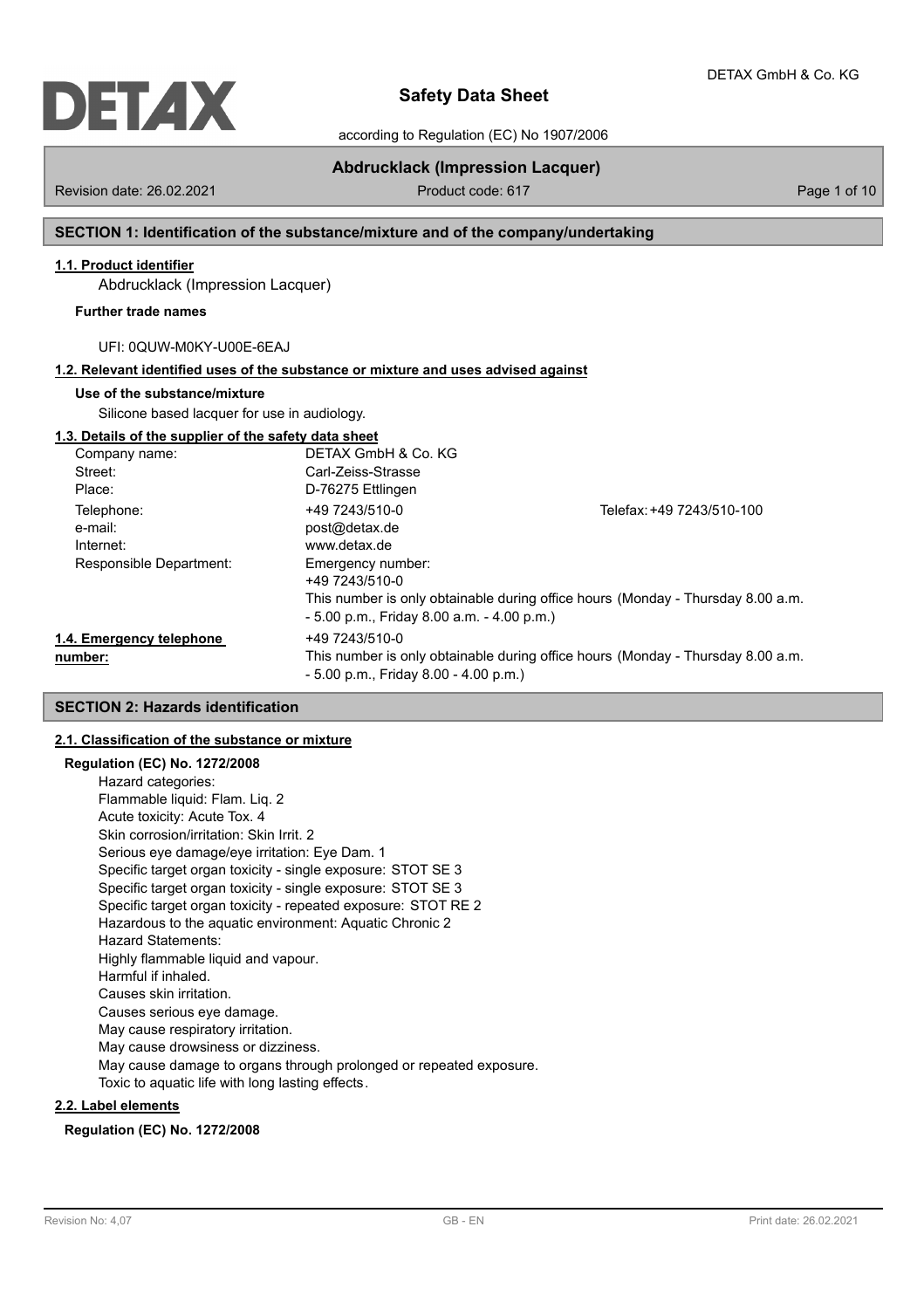

according to Regulation (EC) No 1907/2006

|                                                                                                                           | <b>Abdrucklack (Impression Lacquer)</b>                                                                                             |              |
|---------------------------------------------------------------------------------------------------------------------------|-------------------------------------------------------------------------------------------------------------------------------------|--------------|
| Revision date: 26.02.2021                                                                                                 | Product code: 617                                                                                                                   | Page 2 of 10 |
| <b>Hazard components for labelling</b><br>methylcyclohexane<br>xylene<br>triacetoxymethylsilane<br>dioctyltin-di(acetate) |                                                                                                                                     |              |
| Signal word:                                                                                                              | Danger                                                                                                                              |              |
| Pictograms:                                                                                                               |                                                                                                                                     |              |
| <b>Hazard statements</b>                                                                                                  |                                                                                                                                     |              |
| H225                                                                                                                      | Highly flammable liquid and vapour.                                                                                                 |              |
| H315                                                                                                                      | Causes skin irritation.                                                                                                             |              |
| H318                                                                                                                      | Causes serious eye damage.                                                                                                          |              |
| H332                                                                                                                      | Harmful if inhaled.                                                                                                                 |              |
| H335                                                                                                                      | May cause respiratory irritation.                                                                                                   |              |
| H336                                                                                                                      | May cause drowsiness or dizziness.                                                                                                  |              |
| H373                                                                                                                      | May cause damage to organs through prolonged or repeated exposure.                                                                  |              |
| H411                                                                                                                      | Toxic to aquatic life with long lasting effects.                                                                                    |              |
| <b>Precautionary statements</b>                                                                                           |                                                                                                                                     |              |
| P210                                                                                                                      | Keep away from heat, hot surfaces, sparks, open flames and other ignition sources. No<br>smoking.                                   |              |
| P280                                                                                                                      | Wear protective gloves/protective clothing/eye protection/face protection/hearing<br>protection.                                    |              |
| P305+P351+P338                                                                                                            | IF IN EYES: Rinse cautiously with water for several minutes. Remove contact lenses, if<br>present and easy to do. Continue rinsing. |              |
| P310                                                                                                                      | Immediately call a POISON CENTER/doctor.                                                                                            |              |
| P370+P378                                                                                                                 | In case of fire: Use Carbon dioxide (CO2), Foam, Extinguishing powder to extinguish.                                                |              |
| P403+P235                                                                                                                 | Store in a well-ventilated place. Keep cool.                                                                                        |              |

# **2.3. Other hazards**

No information available.

# **SECTION 3: Composition/information on ingredients**

# **3.2. Mixtures**

# **Chemical characterization**

Polydimethylsiloxane with functional groups in organic solvents.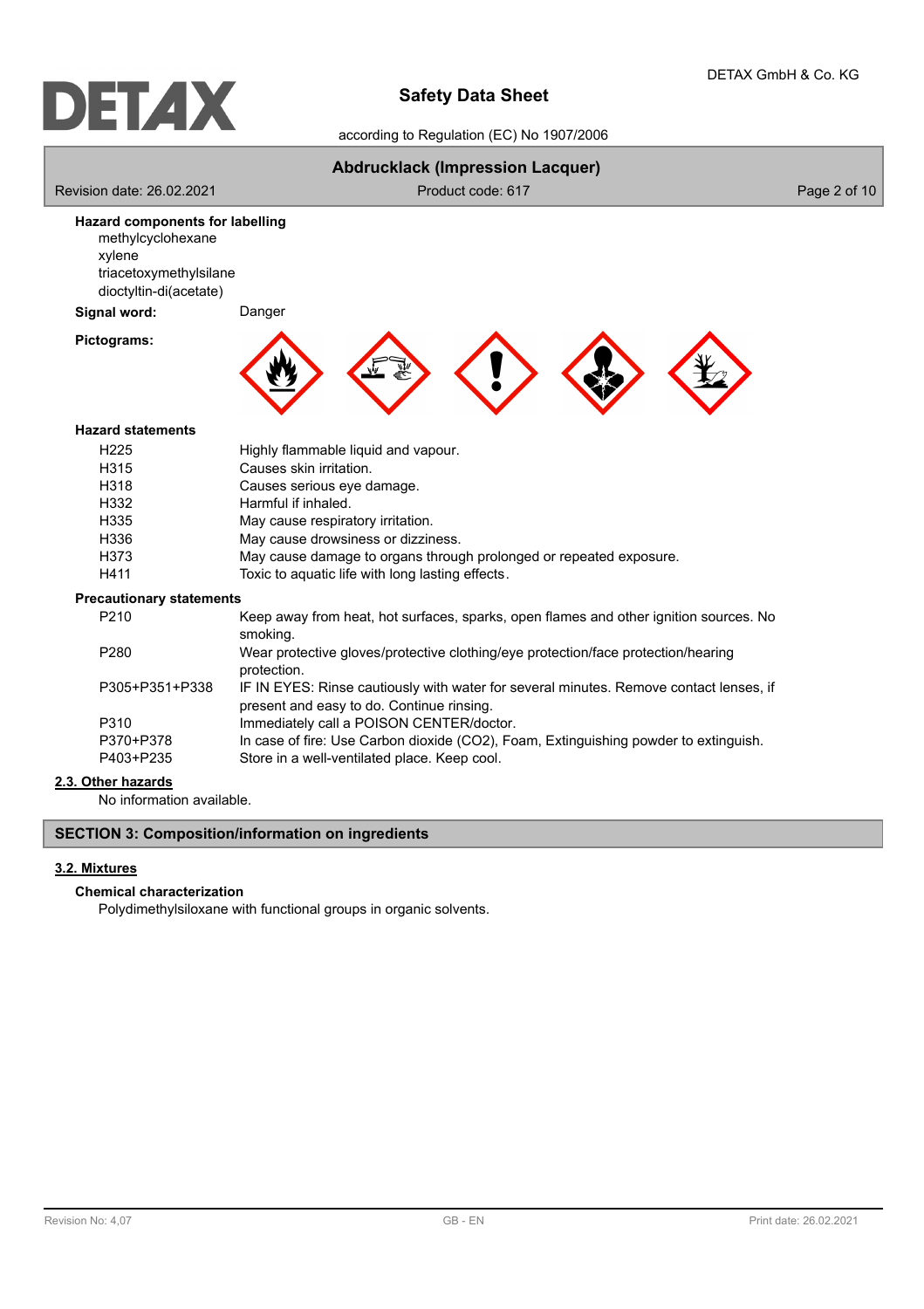

according to Regulation (EC) No 1907/2006

# **Abdrucklack (Impression Lacquer)**

Revision date: 26.02.2021 **Product code: 617** Product code: 617 **Page 3 of 10** 

#### **Hazardous components**

| <b>CAS No</b> | Chemical name                                                  |                                                                                                                                                                              |                   |              |  |  |
|---------------|----------------------------------------------------------------|------------------------------------------------------------------------------------------------------------------------------------------------------------------------------|-------------------|--------------|--|--|
|               | EC No                                                          | Index No                                                                                                                                                                     | REACH No          |              |  |  |
|               | <b>GHS Classification</b>                                      |                                                                                                                                                                              |                   |              |  |  |
| 108-87-2      | methylcyclohexane                                              |                                                                                                                                                                              |                   | $30 - 535$ % |  |  |
|               | 203-624-3                                                      | 601-018-00-7                                                                                                                                                                 |                   |              |  |  |
|               | H411                                                           | Flam. Lig. 2, Skin Irrit. 2, STOT SE 3, Asp. Tox. 1, Aquatic Chronic 2; H225 H315 H336 H304                                                                                  |                   |              |  |  |
| 1330-20-7     | xylene                                                         |                                                                                                                                                                              | $30 - 535$ %      |              |  |  |
|               | 215-535-7                                                      | 601-022-00-9                                                                                                                                                                 | 101-2119488216-32 |              |  |  |
|               |                                                                | Flam. Lig. 3, Acute Tox. 4, Acute Tox. 4, Skin Irrit. 2, Eye Irrit. 2, STOT SE 3, STOT RE 2, Asp.<br>Tox. 1, Aquatic Chronic 3; H226 H332 H312 H315 H319 H335 H373 H304 H412 |                   |              |  |  |
| 4253-34-3     | triacetoxymethylsilane                                         |                                                                                                                                                                              |                   | $1 - 5\%$    |  |  |
|               | 224-221-9                                                      |                                                                                                                                                                              | 01-2119962266-32  |              |  |  |
|               | Acute Tox. 4, Skin Corr. 1C, Eye Dam. 1; H302 H314 H318 EUH014 |                                                                                                                                                                              |                   |              |  |  |
| 17586-94-6    | dioctyltin-di(acetate)                                         |                                                                                                                                                                              |                   | $< 1$ %      |  |  |
|               | 241-555-0                                                      |                                                                                                                                                                              |                   |              |  |  |
|               |                                                                | Acute Tox. 2, Skin Corr. 1A, Eye Dam. 1, STOT SE 2; H330 H314 H318 H371                                                                                                      |                   |              |  |  |

Full text of H and EUH statements: see section 16.

# **SECTION 4: First aid measures**

### **4.1. Description of first aid measures**

#### **After inhalation**

Provide fresh air. When in doubt or if symptoms are observed, get medical advice.

#### **After contact with skin**

After contact with skin, wash immediately with polyethylene glycol, followed by plenty of water. Take off immediately all contaminated clothing and wash it before reuse. Medical treatment necessary.

#### **After contact with eyes**

In case of contact with eyes flush immediately with plenty of flowing water for 10 to 15 minutes holding eyelids apart and consult an ophthalmologist.

#### **After ingestion**

Rinse mouth immediately and drink plenty of water. Seek immediately medical advice. Do not induce vomiting. In case of spontaneous vomiting take care of an unhindered flow out of the vomit ( danger of suffocation).

#### **4.2. Most important symptoms and effects, both acute and delayed**

No information available.

#### **4.3. Indication of any immediate medical attention and special treatment needed**

Treat symptomatically.

# **SECTION 5: Firefighting measures**

# **5.1. Extinguishing media**

#### **Suitable extinguishing media**

Carbon dioxide (CO2), Foam, Extinguishing powder.

# **Unsuitable extinguishing media**

Water.

#### **5.2. Special hazards arising from the substance or mixture**

Highly flammable. Vapours can form explosive mixtures with air.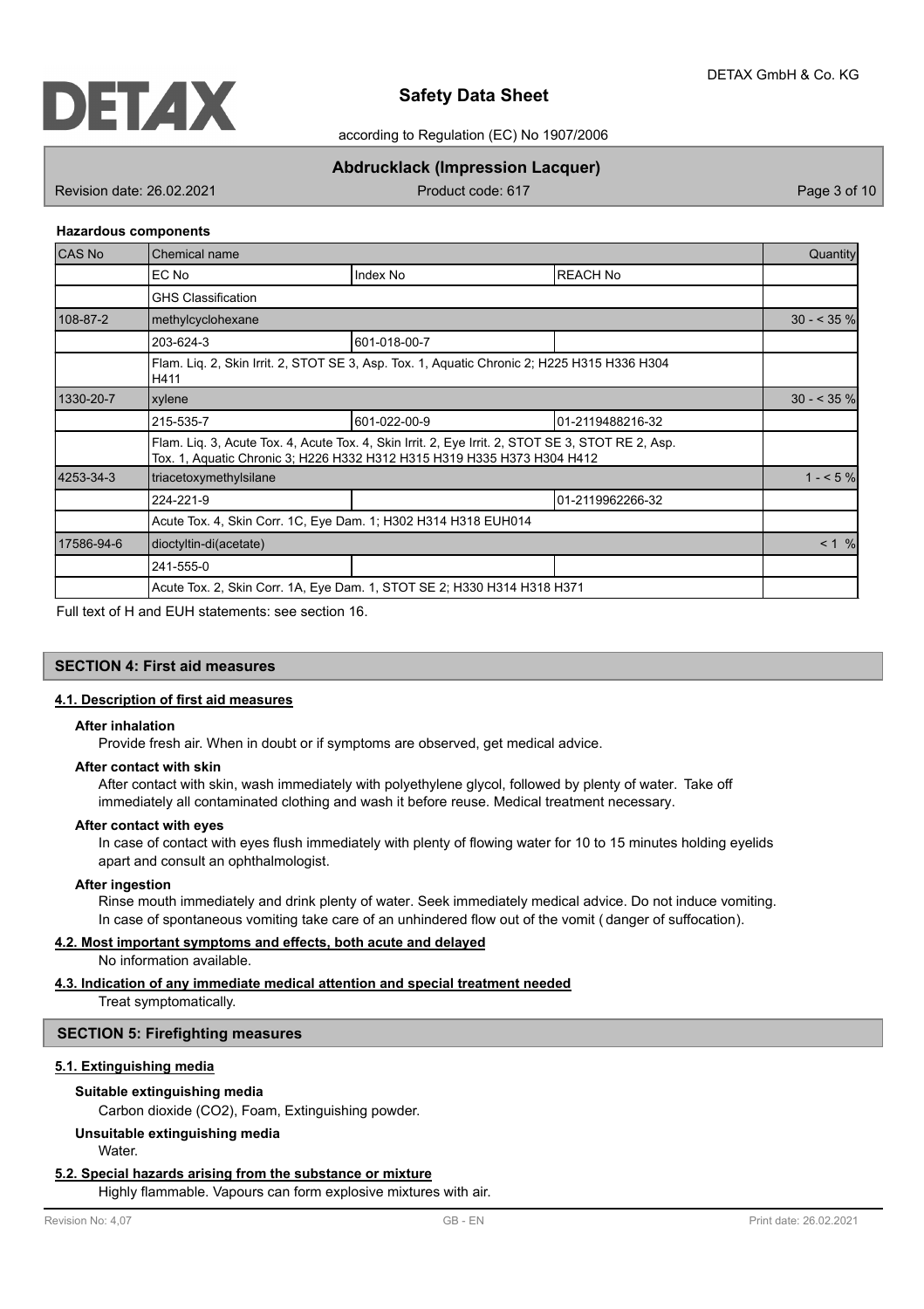

according to Regulation (EC) No 1907/2006

# **Abdrucklack (Impression Lacquer)**

Revision date: 26.02.2021 **Product code: 617** Product code: 617 **Page 4 of 10** Page 4 of 10

### **5.3. Advice for firefighters**

Wear a self-contained breathing apparatus and chemical protective clothing. Full protection suit.

#### **Additional information**

Use water spray jet to protect personnel and to cool endangered containers. Suppress gases/vapours/mists with water spray jet. Collect contaminated fire extinguishing water separately. Do not allow entering drains or surface water.

## **SECTION 6: Accidental release measures**

#### **6.1. Personal precautions, protective equipment and emergency procedures**

Remove all sources of ignition. Provide adequate ventilation. Do not breathe gas/fumes/vapour/spray. Avoid contact with skin, eyes and clothes. Use personal protection equipment.

#### **6.2. Environmental precautions**

Do not allow uncontrolled discharge of product into the environment. Danger of explosion

#### **6.3. Methods and material for containment and cleaning up**

Absorb with liquid-binding material (e.g. sand, diatomaceous earth, acid- or universal binding agents). Treat the recovered material as prescribed in the section on waste disposal.

#### **6.4. Reference to other sections**

Safe handling: see section 7 Personal protection equipment: see section 8 Disposal: see section 13

### **SECTION 7: Handling and storage**

# **7.1. Precautions for safe handling**

#### **Advice on safe handling**

If handled uncovered, arrangements with local exhaust ventilation have to be used. Do not breathe gas/fumes/vapour/spray.

#### **Advice on protection against fire and explosion**

Keep away from sources of ignition. - No smoking. Take precautionary measures against static discharges. Vapours can form explosive mixtures with air.

### **7.2. Conditions for safe storage, including any incompatibilities**

#### **Requirements for storage rooms and vessels**

Keep container tightly closed. Keep locked up. Store in a place accessible by authorized persons only. Provide adequate ventilation as well as local exhaustion at critical locations. Keep in a cool, well-ventilated place. Keep away from heat, hot surfaces, sparks, open flames and other ignition sources. No smoking.

#### **Hints on joint storage**

Do not store together with: Oxidising agent . Pyrophoric or self-heating substances.

### **7.3. Specific end use(s)**

Liquid for coating of silicone based ear impressions. For use by trained specialist staff.

## **SECTION 8: Exposure controls/personal protection**

### **8.1. Control parameters**

### **Exposure limits (EH40)**

| I CAS No  | l Substance           | ppm  | mg/m <sup>3</sup> | fibres/mll | Category      | Origin |
|-----------|-----------------------|------|-------------------|------------|---------------|--------|
| 1330-20-7 | Xylene: mixed isomers | 50 l | <b>220</b>        |            | TWA (8 h)     | WEL    |
|           |                       | 100I | 441I              |            | STEL (15 min) | WEL    |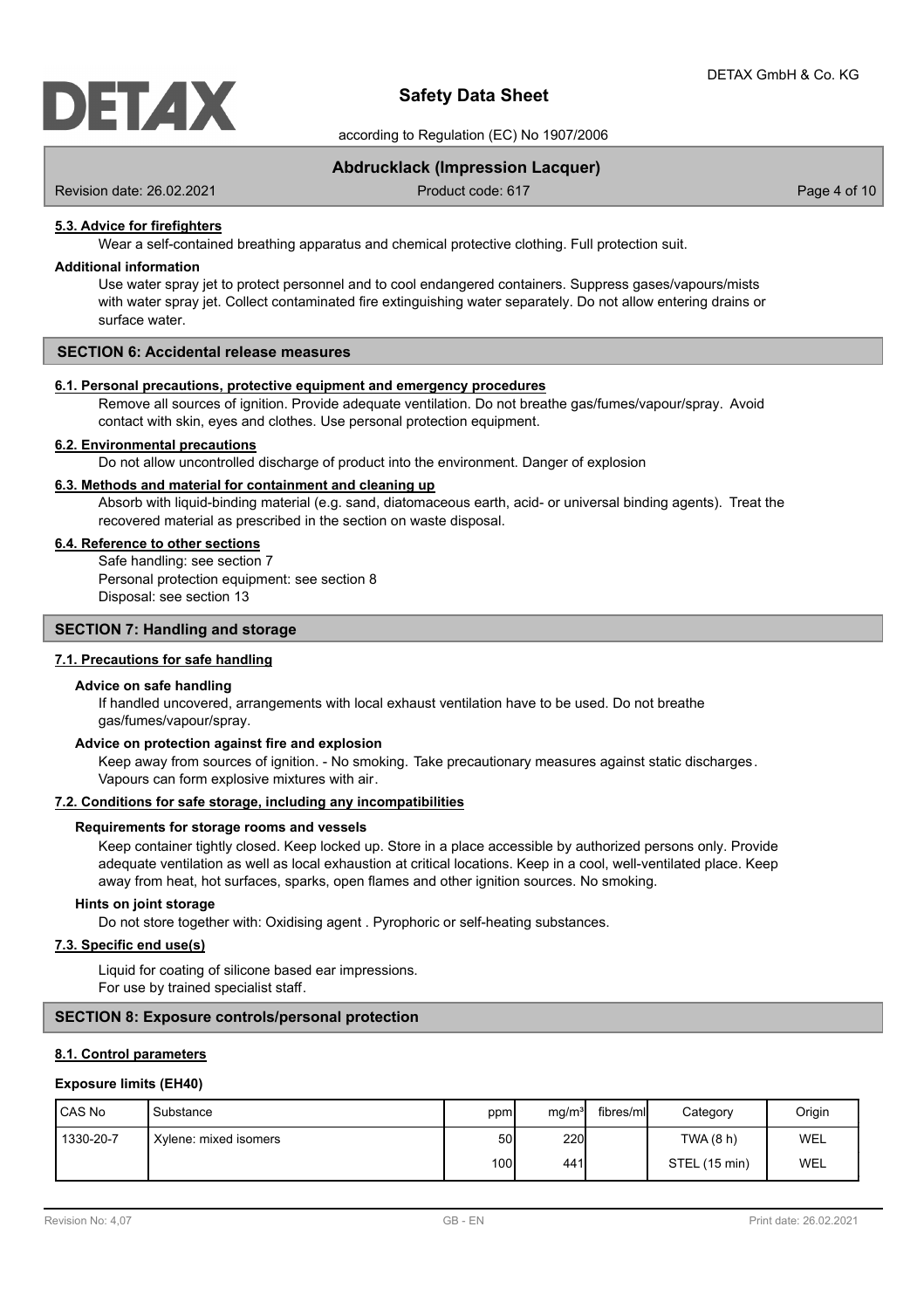

according to Regulation (EC) No 1907/2006

# **Abdrucklack (Impression Lacquer)**

Revision date: 26.02.2021 **Product code: 617** Product code: 617 **Page 5 of 10** Page 5 of 10

#### **Biological Monitoring Guidance Values (EH40)**

| <b>CAS No</b> | Substance                           | Parameter                            | Value    | 'Test material | Sampling time      |
|---------------|-------------------------------------|--------------------------------------|----------|----------------|--------------------|
| 1330-20-7     | Xylene, o-, m-, p- or mixed isomers | methyl hippuric acid<br>(creatinine) | mmol/mol | 650 lurine     | <b>IPost shift</b> |

### **8.2. Exposure controls**

#### **Appropriate engineering controls**

If handled uncovered, arrangements with local exhaust ventilation have to be used. Do not breathe gas/fumes/vapour/spray.

#### **Protective and hygiene measures**

Remove contaminated, saturated clothing immediately. Draw up and observe skin protection programme. Wash hands and face before breaks and after work and take a shower if necessary . When using do not eat or drink.

### **Eye/face protection**

Suitable eye protection: goggles.

#### **Hand protection**

When handling with chemical substances, protective gloves must be worn with the CE-label including the four control digits. The quality of the protective gloves resistant to chemicals must be chosen as a function of the specific working place concentration and quantity of hazardous substances. For special purposes, it is recommended to check the resistance to chemicals of the protective gloves mentioned above together with the supplier of these gloves.

Suitable are gloves of the following material: FKM (fluoro rubber)

#### **Skin protection**

Flame-retardant protective clothing. Wear anti-static footwear and clothing . .

## **Respiratory protection**

In case of inadequate ventilation wear respiratory protection.

## **SECTION 9: Physical and chemical properties**

### **9.1. Information on basic physical and chemical properties**

| Physical state:                            | liquid:                   |                    |
|--------------------------------------------|---------------------------|--------------------|
| Colour:                                    | transparent               |                    |
| Odour:                                     | Xylene/ Acetic acid       |                    |
|                                            |                           | <b>Test method</b> |
| pH-Value:                                  | not determined            |                    |
| Changes in the physical state              |                           |                    |
| Melting point:                             | not determined            |                    |
| Initial boiling point and boiling range:   |                           | >99 °C DIN 51356   |
| Flash point:                               |                           | 3 °C DIN 1523      |
| Sustaining combustion:                     | Not sustaining combustion |                    |
| <b>Flammability</b>                        |                           |                    |
| Solid:                                     | not applicable            |                    |
| Gas:                                       | not applicable            |                    |
| Lower explosion limits:                    | 1.1 vol. $%$              |                    |
| Upper explosion limits:                    | 6,7 vol. %                |                    |
| <b>Auto-ignition temperature</b><br>Solid: | not applicable            |                    |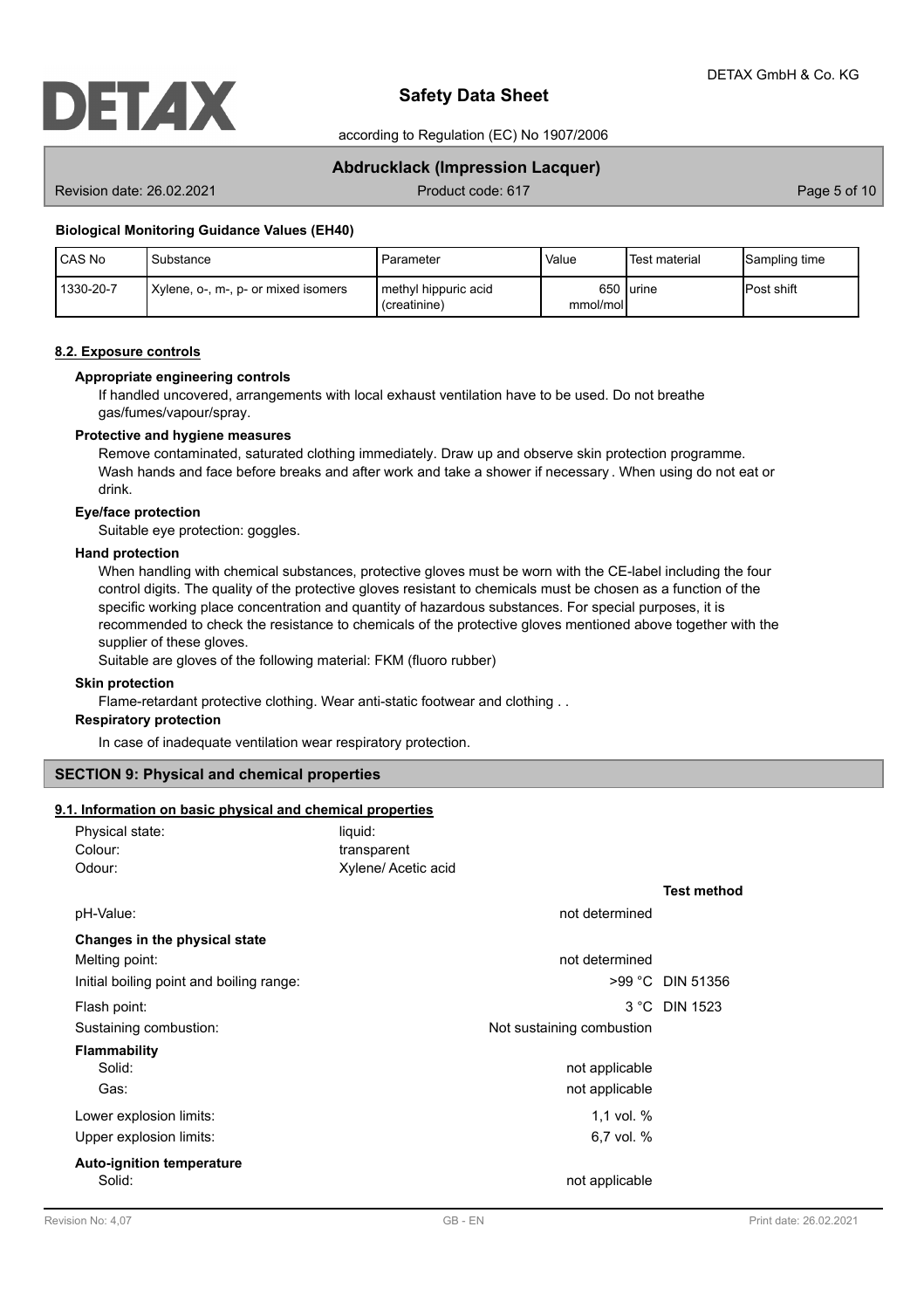

according to Regulation (EC) No 1907/2006

|                                                | <b>Abdrucklack (Impression Lacquer)</b> |              |
|------------------------------------------------|-----------------------------------------|--------------|
| Revision date: 26.02.2021                      | Product code: 617                       | Page 6 of 10 |
| Gas:                                           | not applicable                          |              |
| Decomposition temperature:                     | not determined                          |              |
| <b>Oxidizing properties</b><br>Not oxidizing.  |                                         |              |
| Vapour pressure:<br>(at 20 $°C$ )              | 48 hPa                                  |              |
| Density (at 20 °C):                            | 0,90 g/cm <sup>3</sup> DIN 51757        |              |
| Water solubility:                              | insoluble                               |              |
| Solubility in other solvents<br>not determined |                                         |              |
| Partition coefficient:                         | not determined                          |              |
| Viscosity / dynamic:<br>(at 23 $^{\circ}$ C)   | 100 mPa·s CP                            |              |
| Vapour density:                                | not determined                          |              |
| Evaporation rate:                              | not determined                          |              |
| 9.2. Other information                         |                                         |              |
| Solid content:                                 | not determined                          |              |

# **SECTION 10: Stability and reactivity**

# **10.1. Reactivity**

Highly flammable.

# **10.2. Chemical stability**

The product is stable under storage at normal ambient temperatures.

# **10.3. Possibility of hazardous reactions**

Reacts with : strong oxidising agents. The product may attack same plastic materials.

# **10.4. Conditions to avoid**

Keep away from sources of heat (e.g. hot surfaces), sparks and open flames. Vapours can form explosive mixtures with air.

# **10.5. Incompatible materials**

No information available.

#### **10.6. Hazardous decomposition products**

The following applies for the silicone content of the product: At temperature of appr. 150°C/ 302 °F a small amount of formaldehyde can be released by oxidative degradation.

# **SECTION 11: Toxicological information**

# **11.1. Information on toxicological effects**

# **Acute toxicity**

Harmful if inhaled.

# **ATEmix calculated**

ATE (inhalation aerosol) 4,068 mg/l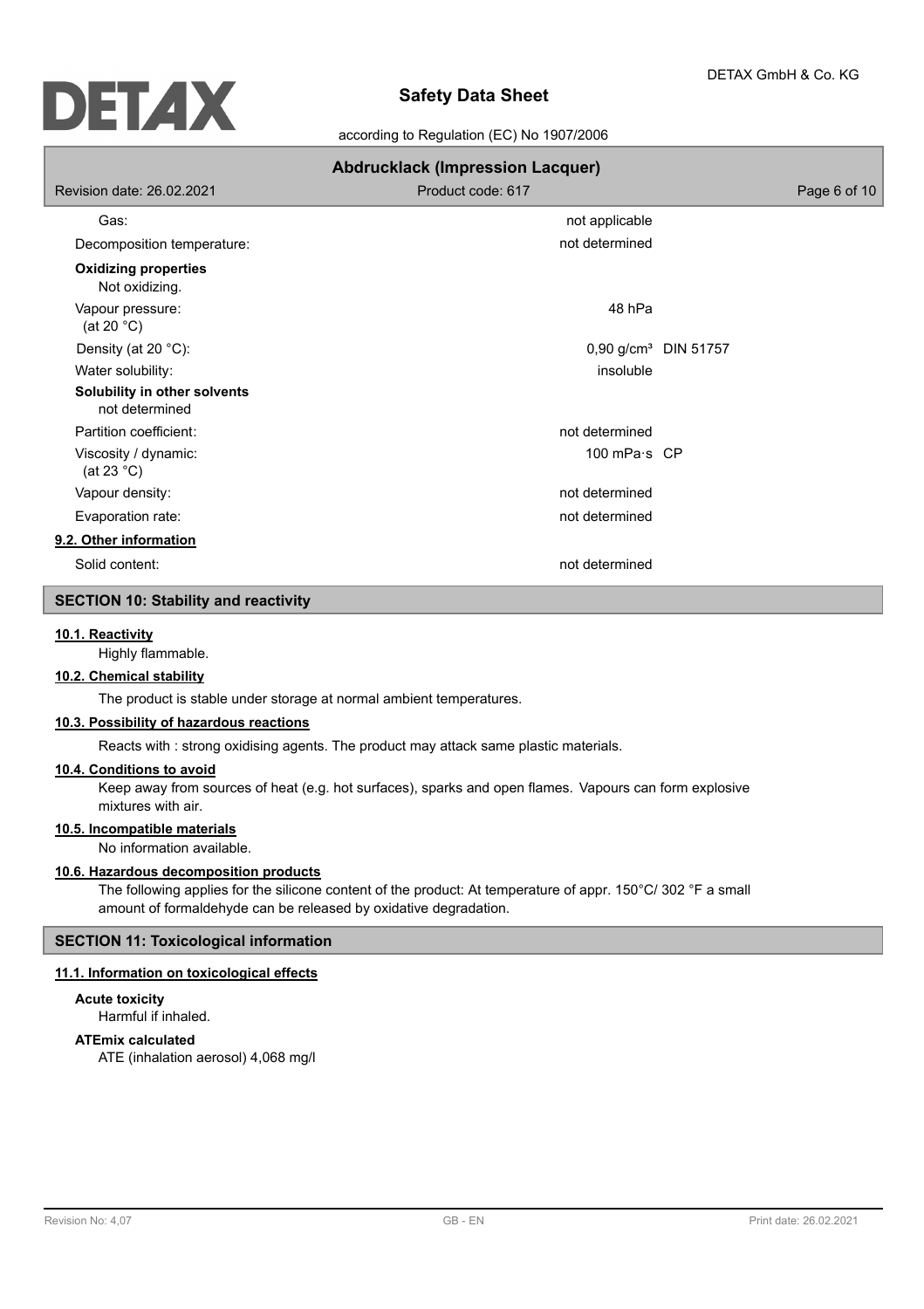

## according to Regulation (EC) No 1907/2006

# **Abdrucklack (Impression Lacquer)**

Revision date: 26.02.2021 **Product code: 617** Page 7 of 10

| <b>CAS No</b> | Chemical name           |               |            |         |                 |        |
|---------------|-------------------------|---------------|------------|---------|-----------------|--------|
|               | Exposure route          | Dose          |            | Species | Source          | Method |
| 108-87-2      | methylcyclohexane       |               |            |         |                 |        |
|               | oral                    | LD50<br>mg/kg | > 3200     | Rat     | <b>GESTIS</b>   |        |
|               | dermal                  | LD50<br>mg/kg | 86000      | Rabbit  |                 |        |
| 1330-20-7     | xylene                  |               |            |         |                 |        |
|               | oral                    | LD50<br>mg/kg | 3500       | Rat     | <b>GESTIS</b>   |        |
|               | dermal                  | LD50<br>mg/kg | >1700      | Rabbit  | <b>GESTIS</b>   |        |
|               | inhalation (4 h) vapour | LC50<br>mg/l  | 29,08      | Rat     | <b>GESTIS</b>   |        |
|               | inhalation aerosol      | <b>ATE</b>    | $1,5$ mg/l |         |                 |        |
| 4253-34-3     | triacetoxymethylsilane  |               |            |         |                 |        |
|               | oral                    | LD50<br>mg/kg | 1600       | Rat     | <b>OECD 401</b> |        |
| 17586-94-6    | dioctyltin-di(acetate)  |               |            |         |                 |        |
|               | oral                    | LD50<br>mg/kg | >2000      | Rat     |                 |        |
|               | inhalation vapour       | <b>ATE</b>    | $0,5$ mg/l |         |                 |        |
|               | inhalation aerosol      | <b>ATE</b>    | 0,05 mg/l  |         |                 |        |

# **Irritation and corrosivity**

Causes skin irritation.

Causes serious eye damage.

### **Sensitising effects**

Based on available data, the classification criteria are not met.

## **Carcinogenic/mutagenic/toxic effects for reproduction**

Based on available data, the classification criteria are not met.

#### **STOT-single exposure**

May cause respiratory irritation. (xylene)

May cause drowsiness or dizziness. (methylcyclohexane)

#### **STOT-repeated exposure**

May cause damage to organs through prolonged or repeated exposure. (xylene)

### **Aspiration hazard**

Based on available data, the classification criteria are not met.

# **Additional information on tests**

This mixture is classified as hazardous according to regulation (EC) No. 1272/2008 [CLP].

# **SECTION 12: Ecological information**

#### **12.1. Toxicity**

Toxic to aquatic organisms, may cause long-term adverse effects in the aquatic environment.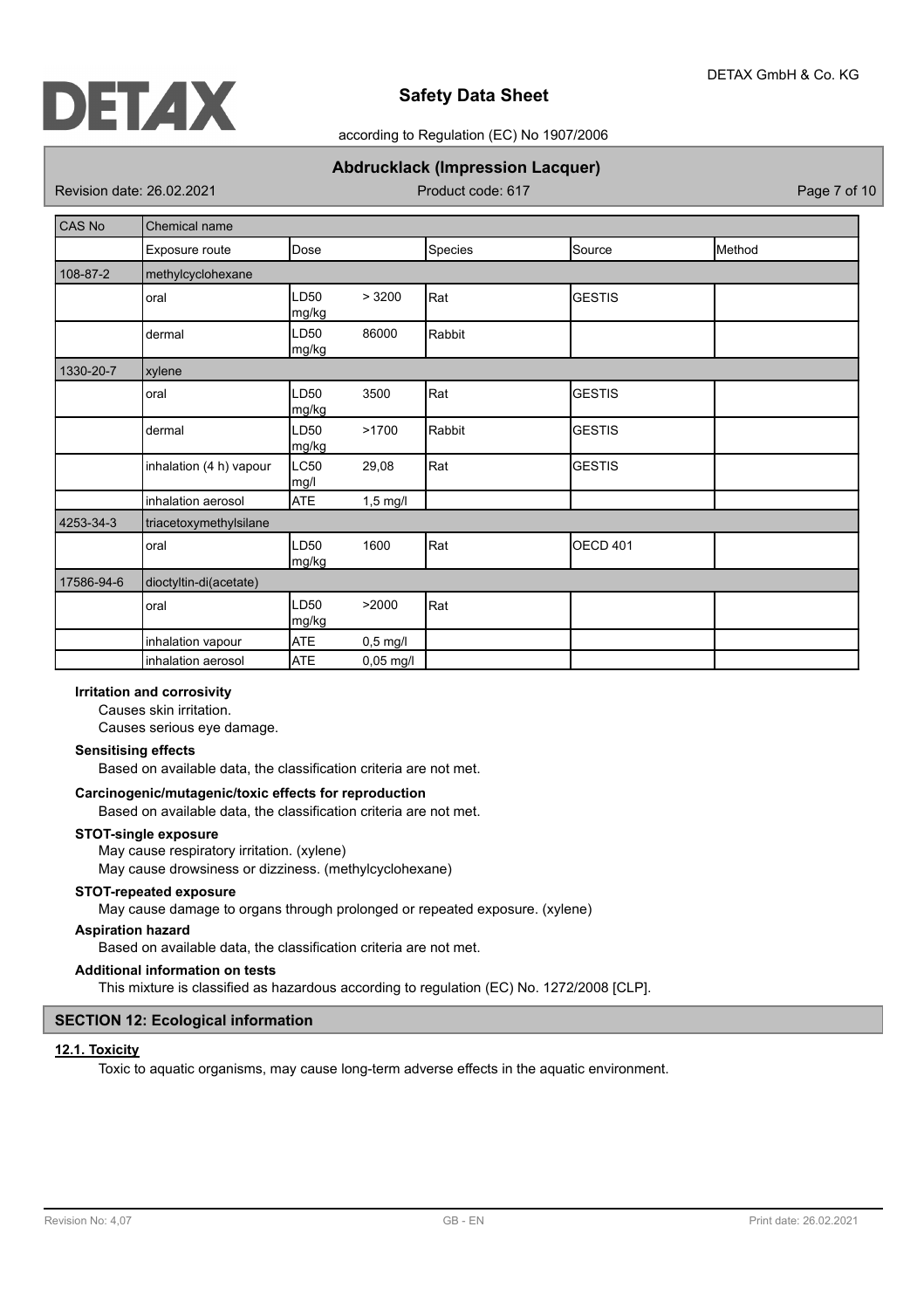

### according to Regulation (EC) No 1907/2006

# **Abdrucklack (Impression Lacquer)**

Revision date: 26.02.2021 **Product code: 617** Product code: 617 **Page 8 of 10** Page 8 of 10

| CAS No    | Chemical name            |                           |           |       |                                            |               |        |
|-----------|--------------------------|---------------------------|-----------|-------|--------------------------------------------|---------------|--------|
|           | Aquatic toxicity         | Dose                      |           |       | $[h]   [d]$ Species                        | Source        | Method |
| 108-87-2  | methylcyclohexane        |                           |           |       |                                            |               |        |
|           | Acute fish toxicity      | <b>LC50</b><br>mg/l       | 58,5      | 96 h  |                                            | <b>GESTIS</b> |        |
|           | Acute crustacea toxicity | EC <sub>50</sub><br>mg/l  | 1,47      |       | 48 h Daphnia magna                         | ΙΕCΟΤΟΧ       |        |
| 1330-20-7 | xylene                   |                           |           |       |                                            |               |        |
|           | Acute fish toxicity      | <b>LC50</b><br>4,093 mg/l | $2.661 -$ |       | 96 hOncorhynchus mykiss<br>(Rainbow trout) |               |        |
|           | Acute crustacea toxicity | EC <sub>50</sub><br>mg/l  | 3,82      | 48 hl |                                            |               |        |

# **12.2. Persistence and degradability**

The product has not been tested.

# **12.3. Bioaccumulative potential**

The product has not been tested.

# **Partition coefficient n-octanol/water**

| CAS No           | <b>Chemical name</b> | Log Pow |
|------------------|----------------------|---------|
| $ 108-87-2$      | Imethylcyclohexane   | 3,88    |
| $ 1330 - 20 - 7$ | xylene               | 3,15    |

# **BCF**

| <b>CAS No</b> | <b>Chemical</b> L<br>name<br>Temicar f | <b>BCF</b> | 'Snecies | Source |
|---------------|----------------------------------------|------------|----------|--------|
| 1330-20-7     | xylene                                 | $0,6-15$   |          |        |

### **12.4. Mobility in soil**

The product has not been tested.

# **12.5. Results of PBT and vPvB assessment**

Not identivied as PBT/ vPvB substances

# **12.6. Other adverse effects**

No information available.

### **Further information**

Do not allow to enter into surface water or drains. Do not allow to enter into soil/subsoil.

#### **SECTION 13: Disposal considerations**

# **13.1. Waste treatment methods**

#### **Disposal recommendations**

Do not allow to enter into surface water or drains. Do not allow to enter into soil/subsoil. Dispose of waste according to applicable legislation.

#### **Contaminated packaging**

This material and its container must be disposed of as hazardous waste. Handle contaminated packages in the same way as the substance itself.

| <b>SECTION 14: Transport information</b> |  |
|------------------------------------------|--|
| Land transport (ADR/RID)                 |  |

| <b>14.1. UN number:</b>           | UN 1866        |
|-----------------------------------|----------------|
| 14.2. UN proper shipping name:    | Resin solution |
| 14.3. Transport hazard class(es): | 3              |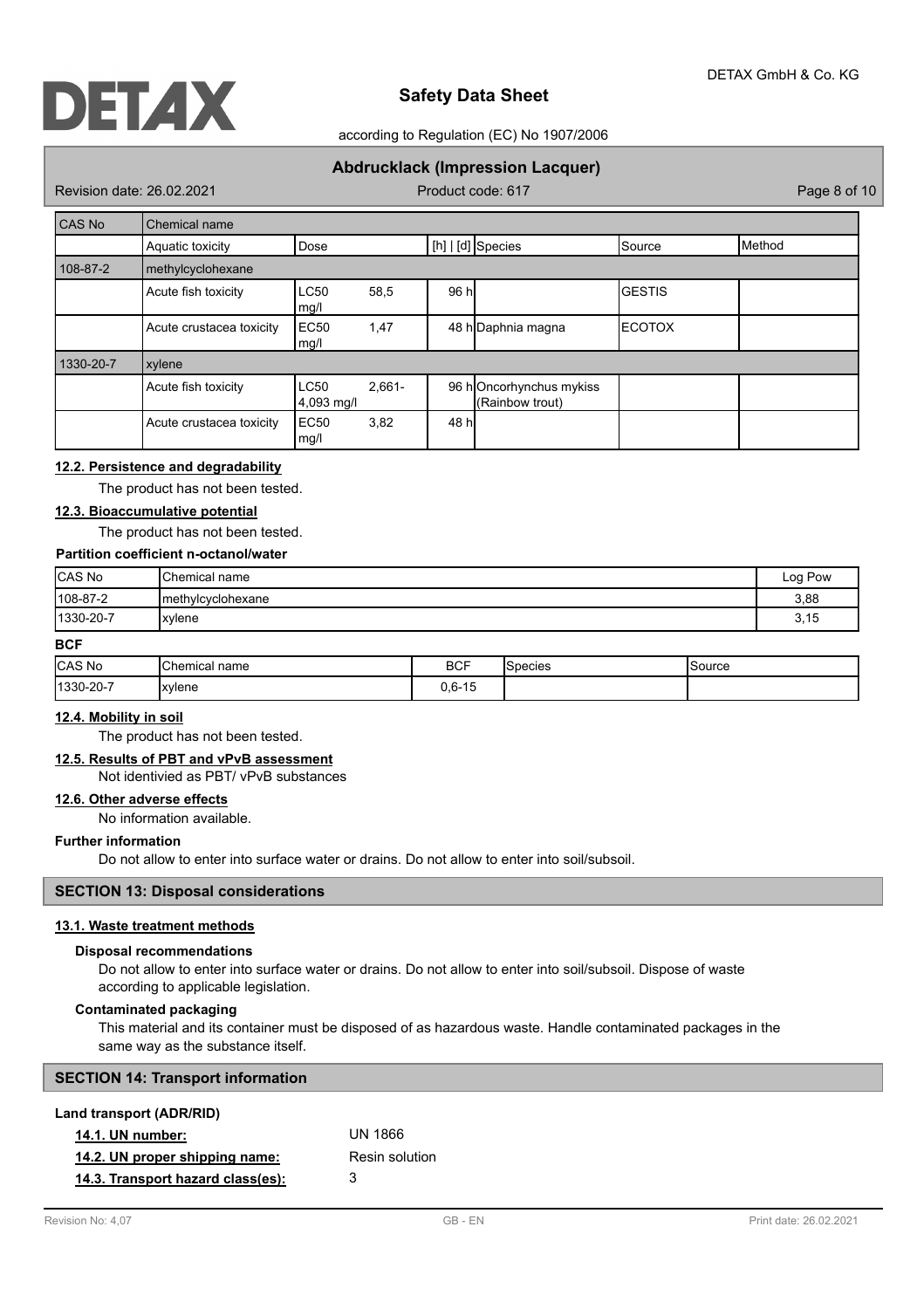according to Regulation (EC) No 1907/2006

|                                                                                                     | <b>Abdrucklack (Impression Lacquer)</b>                                                                               |              |
|-----------------------------------------------------------------------------------------------------|-----------------------------------------------------------------------------------------------------------------------|--------------|
| Revision date: 26.02.2021                                                                           | Product code: 617                                                                                                     | Page 9 of 10 |
| 14.4. Packing group:                                                                                | Ш                                                                                                                     |              |
| Hazard label:                                                                                       | 3                                                                                                                     |              |
| Classification code:                                                                                | F <sub>1</sub>                                                                                                        |              |
| Limited quantity:<br>Hazard No:                                                                     | 5 L/ 30 kg                                                                                                            |              |
| Tunnel restriction code:                                                                            | 33<br>D/E                                                                                                             |              |
| <b>Marine transport (IMDG)</b>                                                                      |                                                                                                                       |              |
| 14.1. UN number:                                                                                    | <b>UN 1866</b>                                                                                                        |              |
| 14.2. UN proper shipping name:                                                                      | Resin solution                                                                                                        |              |
| 14.3. Transport hazard class(es):                                                                   | 3                                                                                                                     |              |
| 14.4. Packing group:                                                                                | Ш                                                                                                                     |              |
| Hazard label:                                                                                       | 3                                                                                                                     |              |
| Marine pollutant:                                                                                   | yes                                                                                                                   |              |
| Special Provisions:                                                                                 |                                                                                                                       |              |
| Limited quantity:<br>EmS:                                                                           | 5 L/ 30 kg<br>F-E, S-E                                                                                                |              |
| Other applicable information (marine transport)<br>Flash point: 3°C c.c.                            |                                                                                                                       |              |
| Air transport (ICAO-TI/IATA-DGR)                                                                    |                                                                                                                       |              |
| 14.1. UN number:                                                                                    | <b>UN 1866</b>                                                                                                        |              |
| 14.2. UN proper shipping name:                                                                      | Resin solution                                                                                                        |              |
| 14.3. Transport hazard class(es):                                                                   | 3                                                                                                                     |              |
| 14.4. Packing group:                                                                                | Ш                                                                                                                     |              |
| Hazard label:                                                                                       | 3                                                                                                                     |              |
| Limited quantity Passenger:                                                                         | 1 L/ 30 kg                                                                                                            |              |
| Passenger LQ:                                                                                       | Y341                                                                                                                  |              |
| IATA-packing instructions - Passenger:                                                              | 353                                                                                                                   |              |
| IATA-max. quantity - Passenger:<br>IATA-packing instructions - Cargo:                               | 5 L<br>364                                                                                                            |              |
| IATA-max. quantity - Cargo:                                                                         | 60L                                                                                                                   |              |
| Other applicable information (air transport)<br>Contains: methylcyclohexane, triacetoxymethylsilane |                                                                                                                       |              |
| 14.5. Environmental hazards                                                                         |                                                                                                                       |              |
| ENVIRONMENTALLY HAZARDOUS:                                                                          | yes                                                                                                                   |              |
| 14.6. Special precautions for user<br>Warning: Combustible liquid.                                  |                                                                                                                       |              |
| 14.7. Transport in bulk according to Annex II of Marpol and the IBC Code<br>not applicable          |                                                                                                                       |              |
| <b>SECTION 15: Regulatory information</b>                                                           |                                                                                                                       |              |
|                                                                                                     | 15.1. Safety, health and environmental regulations/legislation specific for the substance or mixture                  |              |
| National regulatory information                                                                     |                                                                                                                       |              |
| Employment restrictions:                                                                            | Observe restrictions to employment for juveniles according to the 'juvenile<br>work protection guideline' (94/33/EC). |              |
| Water hazard class (D):                                                                             | 2 - obviously hazardous to water                                                                                      |              |
| 15.2. Chemical safety assessment                                                                    |                                                                                                                       |              |

Chemical safety assessments for substances in this mixture were not carried out.